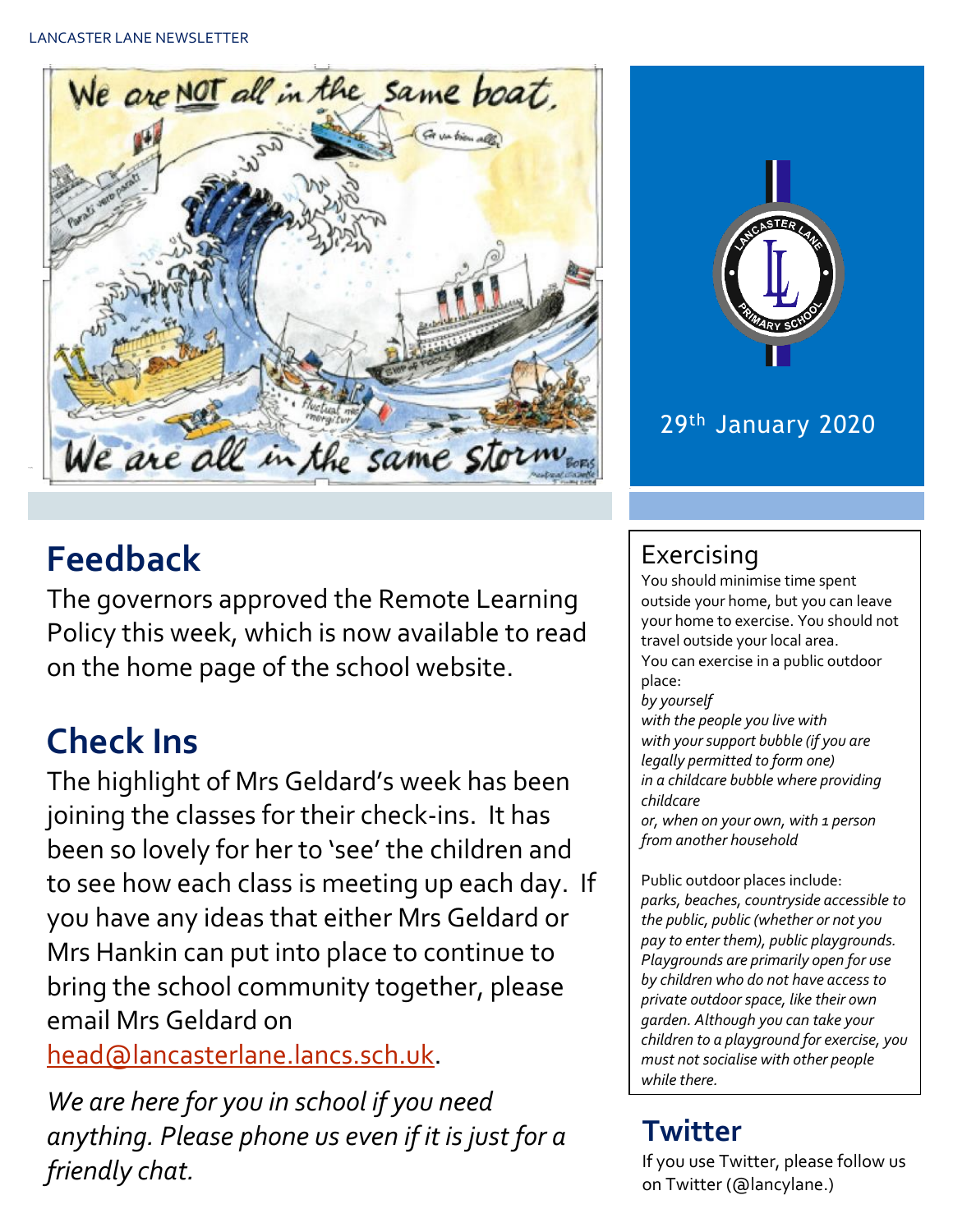# **National Story Telling Week**

Next week is also National Story Telling Week. We would love to see / hear your children and families telling stories. If your child/ren would like to send videos of them telling stories, Mrs Geldard would love to see them. Either email them to her or upload them to her Teams page.

# **Children's Mental Health Week**

The theme of this year's Children's Mental Health Week is **Express Yourself.**

Expressing yourself is about finding ways to share feelings, thoughts, or ideas, through creativity. This could be through art, music, writing and poetry, dance and drama, photography and film, and doing activities that make you feel good.

It's important to remember that being able to express yourself is not about being the best at something or putting on a performance for others. It is about finding a way to show who you are, and how you see the world, that can help you feel good about yourself.

As parents and carers, you play an important role in your child's mental health. Check out our free resources below available on the website, all of which can be adapted for use in school, for home-schooling or independent learning. <https://www.childrensmentalhealthweek.org.uk/>

# **And finally ….**

Be safe. Stay kind. This will pass.